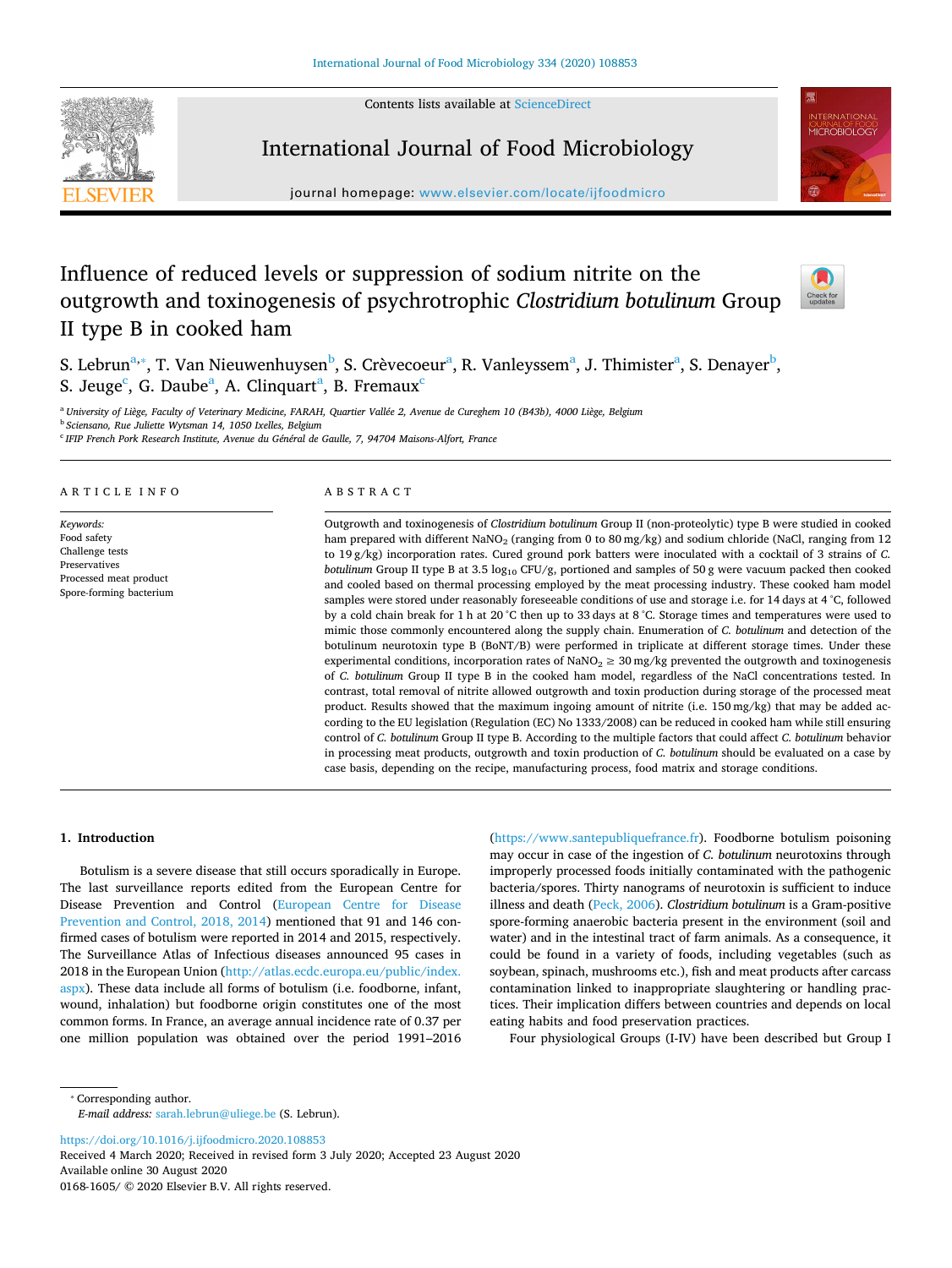<span id="page-1-0"></span>

| Details of the 3 experiments conducted using the cooked ham model. |                                                                          |                    |  |  |  |  |
|--------------------------------------------------------------------|--------------------------------------------------------------------------|--------------------|--|--|--|--|
| Experiment                                                         | Nitrite (N) (mg/kg) and sodium chloride (S) $(g/kg)$ combinations tested | Reducing agent tes |  |  |  |  |

| Experiment | Nitrite (N) $(mg/kg)$ and sodium chloride (S) $(g/kg)$ combinations tested | Reducing agent tested (mg/kg) | Dates of <i>C. botulinum</i> enumeration                                                     |
|------------|----------------------------------------------------------------------------|-------------------------------|----------------------------------------------------------------------------------------------|
| No. 1      | N0S0, N30S12, N30S16, N60S12, N60S16 <sup>a</sup>                          | Ascorbate (2500)              | D0B <sup>b</sup> , D0A <sup>c</sup> , D14, D34 <sup>c</sup> , D40 and D47 <sup>c</sup> (=DE) |
| No. 2      | N0S0, N0S17, N0S19                                                         | Ascorbate (2500)              | DOB, DOA <sup>c</sup> , D14, D21, D26, D34 <sup>c</sup> (=DE)                                |
| No. 3      | N0S0, N0S13.5, N0S18, N30S13.5, N30S18, N60S13.5, N60S18, N80S13.5         | Erythorbate (500)             | DOB, $DOA^c$ , $D26^c$ , $D47^c$ (= DE)                                                      |

<span id="page-1-1"></span>An erythorbate concentration of 500 mg/kg was also tested in experiment no. 1 for N60S12 and N60S16 only.

<span id="page-1-2"></span><sup>b</sup> D0B: Day 0 Before thermal processing; D0A: Day 0 After thermal processing; DE: Day end of shelf-life.

<span id="page-1-3"></span><sup>c</sup> Toxin detection analysis.

(proteolytic) and Group II (non-proteolytic) are responsible for most cases of human foodborne botulism ([Peck, 2006\)](#page-6-1). Proteolytic *C. botulinum* strains from Group I are able to grow at a minimal temperature of 10 °C, at pH values ranging from 4.6 to 9.0 and at a minimal  $a_w$  value of 0.94; they produce type A, B and F neurotoxin forms. In comparison, non-proteolytic *C. botulinum* strains from Group II are able to grow at a minimal temperature of 2.5 °C, at pH values ranging from 5.0 to 9.0 and at a minimal  $a_w$  value of 0.97; they produce type B, E and F neurotoxin forms [\(ANSES, 2019, 2010](#page-5-0)). Especially, Group II (type B) strains were isolated from all processed meat products implicated in foodborne botulism in France between 2013 and 2016 ([Mazuet, 2017\)](#page-6-2). Those meat products, mostly homemade, accounted for 70% of the foodborne botulism cases registered in France during this period of time. Physicochemical characteristics of charcuteries such as cooked ham (pH around 6.0 and  $a_w$  values ranging from 0.97 to 0.99) as well as storage conditions (4–8 °C for several weeks) are suitable for growth and toxin production of these non-proteolytic *C. botulinum* strains.

Sodium nitrite  $(NaNO<sub>2</sub>)$  is commonly used in meat processing for its antimicrobial effect against *Clostridium* spp. [\(Majou and Christieans,](#page-6-3) [2018;](#page-6-3) [Sindelar and Milkowski, 2011\)](#page-6-4). Furthermore, NaNO<sub>2</sub> plays a key role in the development of color, flavor and in the control of lipid oxidation [\(Sindelar and Milkowski, 2011\)](#page-6-4). Until now, no single substitute is able to procure all the functionalities of nitrite ([Alahakoon](#page-5-1) [et al., 2015\)](#page-5-1). Some food producers use vegetables extracts with high content of nitrate (such as beet, celery, arugula and spinach [\(Majou and](#page-6-3) [Christieans, 2018\)](#page-6-3)) as an alternative to the addition of sodium nitrite; however, nitrate is reduced to nitrite during food processing via the nitrate reductase activity of starter cultures ([Alahakoon et al., 2015](#page-5-1); [Hammes, 2012](#page-6-5)). In Europe, scientific experts from EFSA recommend an addition of between 50 and 150 mg/kg nitrite to prevent the outgrowth of *C. botulinum* in meat products with a low sodium chloride content and having a prolonged shelf-life ([EFSA, 2004\)](#page-6-6). The use of nitrite may nevertheless contribute to the formation of nitrosamines, which are considered as carcinogenic substances [\(EFSA, 2010,](#page-6-7) 2004; [Majou and](#page-6-3) [Christieans, 2018;](#page-6-3) [Mortensen et al., 2017\)](#page-6-8). Additionally, high sodium chloride consumption is correlated with a higher risk of cardiovascular diseases [\(Cappuccio, 2013](#page-6-9); [Kong et al., 2016](#page-6-10)). A maximal consumption of 5 g of sodium chloride a day is recommended by the [World Health](#page-6-11) [Organization \(2012\).](#page-6-11) According to the European Commission (European [Union, 2015\)](#page-6-12), the current daily sodium chloride consumption is between 8 and 12 g in most European countries. Professionals in accordance with consumer expectations want to propose clean label processed meat products, i.e. nitrite-free or containing reduced concentrations of nitrite (< 150 mg/kg for cooked ham) w/wo lower sodium chloride levels (e.g. a 25% reduction). However, these new practices may alter microbiological safety of these products and their impact must be evaluated with regard to the risk of *C. botulinum* outgrowth and toxin production.

The objective of the present study was to investigate the outgrowth and toxin production of psychrotrophic *C. botulinum* Group II (nonproteolytic) type B during manufacture and storage of cooked ham prepared with different ingoing amounts of  $\text{NaNO}_2$  (ranging from 0 to 80 mg/kg) and sodium chloride (NaCl, ranging from 12 to 19 g/kg). The generated data will help producers and governmental authorities to

define critical incorporation rates of  $NaNO<sub>2</sub>$  and  $NaCl$  necessary to achieve the required preservative effect against *C. botulinum*.

# **2. Material and methods**

## *2.1. Cooked ham model samples preparation*

The outgrowth and toxin production of *C. botulinum* Group II type B were assayed during manufacture and storage of cooked ham. In this attempt, a cooked ham model derived from previous work of [Redondo-](#page-6-13)[Solano et al. \(2013\)](#page-6-13) was used in this study. This model is composed of 50 g ground pork supplemented with a specific brine solution as described below. The use of this model permits homogeneous inoculation with *C. botulinum* as well as homogeneous curing process of samples. Another benefit of this approach is to ensure optimal safety conditions that are required when handling samples contaminated with *C. botulinum*.

Three independent experiments, including various recipes that could be used in the meat processing industry, were carried out ([Table 1\)](#page-1-0). The cooked ham model samples were made in a pilot-scale unit. They were prepared with fresh pork (*biceps femoris* muscle) which was ground twice through a 4.5 mm plate of a grinder (TX 98 Compact, Dadaux, France). In each experiment, the ground pork was divided into as many recipes as necessary, then mixed with appropriate concentrations of NaNO<sub>2</sub> (0, 30, 60 or 80 mg/kg), NaCl (0, 12, 13.5, 16, 17, 18 or 19 g/kg), sodium erythorbate (500 mg/kg) or sodium ascorbate (2500 mg/kg) and dextrose (5 g/kg). According to the French "Code des usages de la charcuterie, de la salaison et des conserves de viandes", the maximal incorporation rate of erythorbate may not exceed 500 mg/kg in heat-treated processed meat products. When higher amounts of antioxidant are used, sodium erythorbate is replaced with sodium ascorbate which can be used *quantum satis*. A control recipe (N0S0) without nitrite and sodium chloride was included in all 3 experiments. In all recipes, water was added in order to have a 9% brine rate.

#### *2.2. Clostridium botulinum Group II type B strains and inoculation*

A cocktail of 3 *C. botulinum* Group II (non-proteolytic) type B strains i.e. BL7 (reference strain, UK), 300.05 (isolated from a homemade dry cured ham in 2005, France) and 815.12 (isolated from a homemade dry cured ham in 2012, France) was used to inoculate the cured ground pork batters. The use of several strains mixed in a cocktail is recommended by the ISO 20976-1 standard for estimation of growth potential so that variations among strains are taken into account. All these strains were provided by the CNR Bactéries anaérobies et Botulisme (Pasteur Institute, Paris, France) and previously selected based on their toxin production levels in raw ground pork incubated under permissive growth conditions of the pathogen. The BL7, 300.05 and 815.12 strains displayed toxin production levels equal to 120, 3800 and 4800 Lethal Dose/g, respectively. This reflects variations of toxin levels naturally encountered within foods incriminated in foodborne botulism cases (Popoff, 2016; personal communication).

These strains were maintained at −80 °C on cryobeads. For each strain, spores were *produced* from growing cells in BHI broth after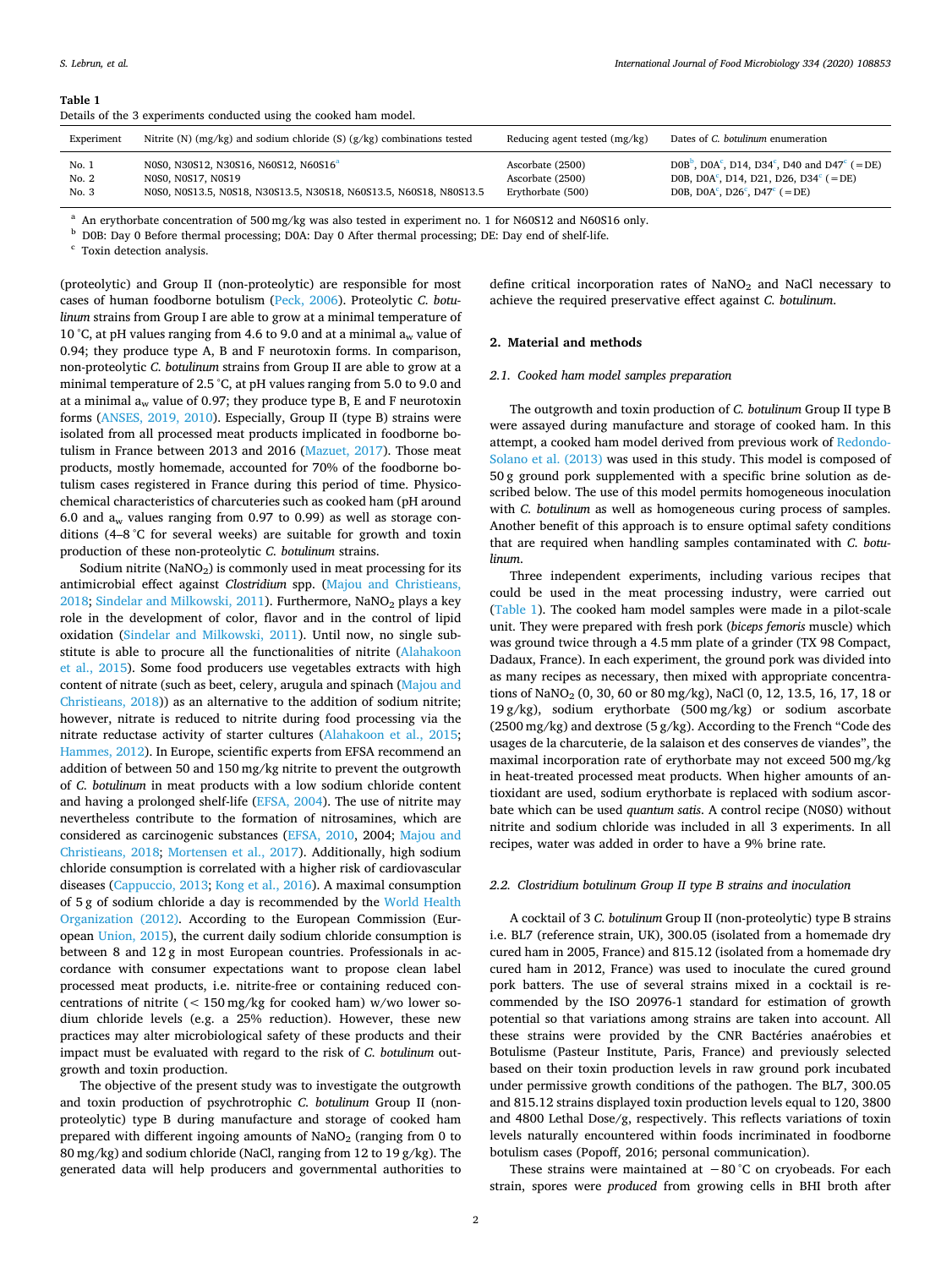anaerobic incubation at 30 °C for 12 weeks. Vegetative forms were eliminated by heating suspensions at 60 °C for 20 min [\(Canada, 2010](#page-5-2)). Spores were harvested following centrifugation at 4500*g* for 20 min and washed three times using saline solution (9  $g$ /l NaCl). Before inoculation, the spore suspension of each strain was enumerated on tryptone sulfite agar. A spore cocktail of the three *C. botulinum* Group II type B strains in equal proportions was prepared in saline solution, which was used to inoculate the different cured ground pork batters at  $3.5 \log_{10}$  $CFU/g$  (mean inoculum value  $\pm$  standard deviation (s.d.) of  $3.6 \pm 0.39 \log_{10}$  CFU/g, all 3 experiments included). Afterwards, each inoculated cured ground pork batter was portioned and samples of 50 g were vacuum packed (Cryovac, CN 300, 60 μm, oxygen permeability: 13 cm<sup>3</sup>/m<sup>2</sup>). They were then stored at 4 °C for 4–5 h to simulate vacuum tumbling before thermal processing.

# *2.3. Thermal processing and storage conditions*

Vacuum packed samples of 50 g were subjected to thermal treatment classically used in the meat processing industry. Cooking and cooling processes were performed in an oven Spakomat 550 KRB (Spako, Netherlands). Temperature of the cooking and cooling processes was monitored using two temperature probes (CTN, Testo AG 06102217-803), one inserted into a 50 g sample and another one placed in ambience of the oven chamber. All values were registered by using a datalogger Testo 171 (Testo, Allemagne). The core temperature of the processed meat product reached 67 °C after 520 min followed by a cooling process that required 820 min from 67 °C to 4 °C.

The cooked ham model samples were then stored under reasonably foreseeable conditions (time and temperature) that could be encountered along the supply chain i.e. 14 days at 4 °C (cold storage chamber) + 1 h at 20 °C (rupture in the cold chain relative to the transport of products by consumers)  $+ 20$  (Experiment no. 2) or 33 (Experiments nos. 1 and 3) days at 8 °C (distributor shelving and domestic storage in refrigerator).

# *2.4. Microbiological analysis*

The cooked ham model samples were analyzed at different sampling dates, including Day 0 before and after thermal processing (noted D0B and D0A, respectively), intermediate points and Day end (end of shelflife, noted DE) as described in [Table 1.](#page-1-0)

At each sampling date, three samples per recipe were analyzed for the enumeration of *C. botulinum*. Briefly, each 50 g sample was five-fold diluted in buffered peptone water and stomacher at medium speed for 2 min. One milliliter of this suspension and/or of the appropriate tenfold serial dilutions was plated on tryptone sulfite agar plates which were incubated anaerobically at 30 °C during 48 h. Colonies of *C. botulinum* are black and develop a black halo around them. Absence of natural contamination of raw materials with quantifiable *C. botulinum* cells was checked at D0B, D0A and DE by using the above protocol on 3 samples of the control recipe (N0S0) prepared for each 3 experiments. Total aerobic mesophilic microbiota was enumerated in triplicate (from 3 different samples/recipe) at the same 3 sampling dates by plating appropriate dilutions on PCA after a 72 h-incubation at 30 °C. Lactic acid bacteria counts were determined in triplicate (from 3 different samples/recipe) at D0A and DE following plating of appropriate dilutions on MRS medium after a 48 h-incubation at 30 °C. The quantification limit of the different microbiological analysis was of 5 CFU/g.

## *2.5. C. botulinum Type B neurotoxin (BoNT/B) detection*

Toxin detection was performed by using the gold standard mouse bioassay ([Centers for Disease Control, 1978\)](#page-6-14) with approval from ethics commission of Sciensano for animal experiments (ethical file numbers 20190319-01 and 20140808-01). The absence of the toxin was checked at D0A in 5 cooked ham model samples of the control recipe (N0S0)

prepared for each three experiments. Then, bioassay analyses were carried out on 3 samples/recipe at 2 sampling dates (during shelf-life and DE, experiments nos. 1 and 3) or 1 (only DE, experiment no. 2). Briefly, 25 g test portions were cut into small pieces and homogenized in 25 ml of phosphate gelatin buffer (0.4%  $Na<sub>2</sub>HPO<sub>4</sub>$ , 0.2% gelatin, pH 6.2), centrifuged and supernatants were passed over a 0.45 μm filter. Extracts were administered into two mice by intraperitoneal (ip) injection of 400 μl/mouse. Botulism symptoms were observed during the 4 following days. In case botulism symptoms and/or mortality were observed, a seroneutralization was performed in order to confirm the presence of BoNT/B. To this end, two control mice were injected ip with the food extract (400 μl/mouse) and two more mice were injected ip with a mixture of food extract (400 μl) and BoNT/B neutralizing antibodies (NIBSC; 100 μl at 10 IU/ml). A sample was considered positive for BoNT/B when control mice showed botulism symptoms and/or mortality and in parallel mice receiving BoNT/B neutralizing antibodies were protected. For ethical reasons, one sample per triplicate was first tested. In case BoNT/B was detected in this sample, the other replicates were not tested and this recipe was considered positive at this sampling date. In case the first sample showed a negative result, the other two replicates were tested using the mouse bioassay for confirmation.

## *2.6. Physico-chemical analysis*

Water activity  $(a_w)$  and pH were measured on 1 cooked ham model sample per recipe at D0A and DE according to the NF ISO 21807:2005 and ISO 2917:1999 standards, respectively.  $A_w$  and pH measurements were performed by using a Thermoconstanter TH200 (Novasina, Swiss) and a 765 CALIMATIC® (Knick, Allemagne) apparatus connected to a puncture electrode LoT406-M6-DXK-S7/25 (Mettler-Toledo, Suisse), respectively. At the same sampling dates, residual nitrite and nitrate contents in meat products were determined, using a Spectronic Genesys 2PC (Namur, Belgium), on 1 sample per recipe according to the ISO 2918:1975 (F) and ISO 3091:1975 standards, respectively. The quantification limits of the method were 0.26 mg nitrite and 0.41 mg nitrate per kg of meat. For each sample analyzed, results were expressed as total nitrite content (mg NaNO<sub>2</sub> per kg of meat) obtained by adding measured amounts of nitrite and nitrate once converted to nitrite. Since both additives interact with biochemical components from meat in complex ways and taking into account the measurement uncertainty, it is recommended not to dissociate measured amounts of nitrite and nitrate, according to the French "Code des usages de la charcuterie, de la salaison et des conserves de viandes". The sodium chloride content analysis was carried out in 1 sample per recipe at D0A according to the ISO 1841-1:1996 (F) standard.

#### *2.7. Statistical analysis*

Growth potential (*δ*) was calculated according to the equation from the ISO 20976-1:2019 standard:  $(\delta) = \overline{\log_{10} t} - \overline{\log_{10} t}$  where  $\log_{10} t$  is the mean value obtained at a given sampling date and log<sub>10</sub>*i* is the mean value obtained at day 0 after thermal processing (D0A). When *δ* was higher than  $0.5 \log_{10}$  CFU/g the cooked ham model samples were considered permissive to the growth of *C. botulinum* Group II type B.

The effect of erythorbate (500 mg/kg) and ascorbate (2500 mg/kg) input levels on growth potentials of *C. botulinum* Group II type B in the cooked ham model was assessed for each nitrite/sodium chloride combinations (compiling data from all three experiments) by using a nonparametric Kruskal Wallis test. Different groups of nitrite/sodium chloride combinations were also defined (i.e. N0S0; N30S12 and 13.5; N30S16 to 19; N60S12 and 13.5; N60S16 to 19) prior statistical analysis in order to increase sample size per group and then the power of the test.

The relationship between the NaCl contents measured at D0A and their respective ingoing amounts was assessed with a simple linear regression model using the lm() function.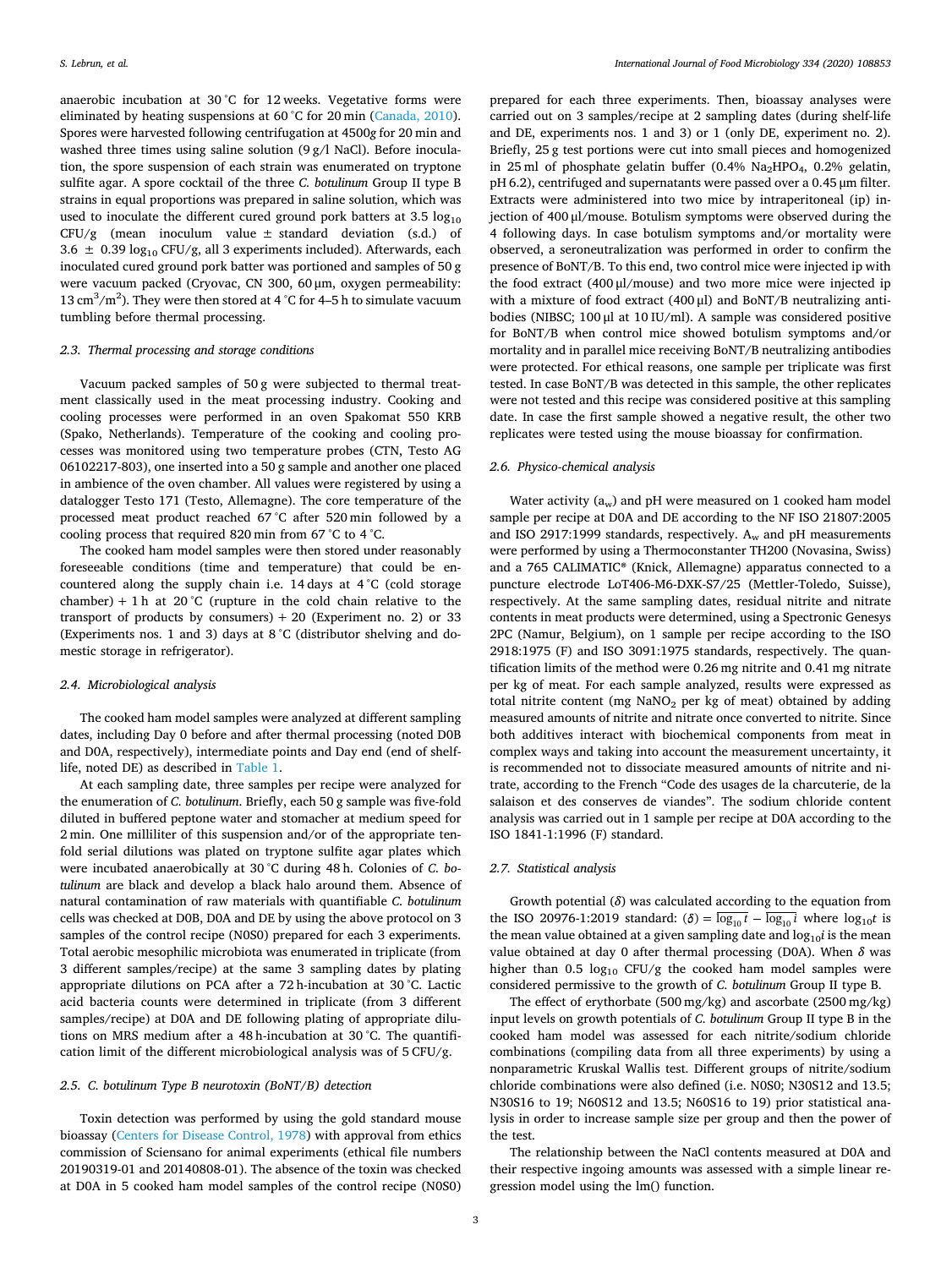#### <span id="page-3-0"></span>**Table 2**

Mean pH and  $a_w$  values of the cooked ham model calculated at Day 0A (after thermal processing) and Day end (end of shelf-life), all recipes included. Results were expressed as mean  $\pm$  standard deviation ( $n = 18$  for each mean value).

|       | Day 0A             | Day end            |
|-------|--------------------|--------------------|
| pH    | $6.11 \pm 0.115$   | $6.06 \pm 0.088$   |
| $a_w$ | $0.994 \pm 0.0050$ | $0.993 \pm 0.0048$ |

All statistical analyses were performed using the RStudio statistical software (version 1.1.456—2009–2018).

#### **3. Results and discussion**

#### *3.1. Physico-chemical characteristics of the cooked ham model*

The cooked ham model displayed typical pH (mean value of 6.11 right after cooking/cooling treatment) and  $a_w$  (mean value of 0.994 right after cooking/cooling treatment) values, which remained steady over the storage period [\(Table 2\)](#page-3-0). These results were consistent with those reported in other studies in which cooked ham exhibited pH values of between 5.9 and 6.25 units and  $a_w$  values of between 0.98 and 0.99 [\(FDA, 2001](#page-6-15); [Redondo-Solano et al., 2013;](#page-6-13) [Tomović et al., 2013](#page-6-16)). All pH and  $a_w$  values measured during the present study were permissive to the growth of *C. botulinum* Group II type B ([ANSES, 2019\)](#page-5-0).

Levels of residual nitrite measured in the cooked ham model samples right after cooking/cooling treatment were typically lower than the corresponding inputs, depending on the ingoing amounts of ascorbate/ erythorbate ([Table 3](#page-3-1)). [Honikel \(2008\)](#page-6-17) mentioned that the largest depletion of nitrite (about 65% of the ingoing nitrite concentration) is observed during manufacturing up to the end of the cooking process, then depletion slightly continues during cold storage. This depletion is due to the high reactivity of nitrite, which can participate in multiple reactions such as nitrosylation/nitrosation (promoting the formation of nitrosomyoglobin, nitrosamines, nitrosothiols and other nitrosated compounds), conversion to nitrate, generation of some gaseous derivatives (nitrogen, nitric oxide, nitrous oxide) and/or formation of prooxidative peroxynitrite. All these reactions may be affected by several factors including structure and composition of meat, recipe, pH, heat treatment and storage conditions (time and temperature) ([Govari](#page-6-18) [and Pexara, 2018;](#page-6-18) [Merino et al., 2016;](#page-6-19) [Sofos et al., 1979a\)](#page-6-20).

In our study, an ascorbate input equal to 2500 mg/kg was linked to absence or almost total absence of measurable nitrite contents at D0A. The presence of ascorbate or erythorbate that acts as a reducing agent is known to enhance the rate of decrease of nitrite in meat products ([Govari and Pexara, 2018;](#page-6-18) [Honikel, 2008\)](#page-6-17); the higher the ingoing amount of reducing agent is, the more depleted nitrite will be ([Brown](#page-5-3) [et al., 1974](#page-5-3); [Izumi et al., 1989\)](#page-6-21). In comparison, residual nitrite levels

<span id="page-3-2"></span>

**Fig. 1.** Correlation between NaCl contents measured at Day 0A (after thermal processing) and the ingoing amounts of NaCl (g/kg) used in the different cooked ham recipes (data compiled from all 3 experiments,  $n = 18$ ). The solid line represents the fitted linear regression line ( $R^2 = 0.96$ ).

recovered at D0A in the cooked ham model samples made with 500 mg erythorbate per kg of meat ranged from 3.8 to 7.5 mg/kg, with no marked difference between the different ingoing amounts of nitrite tested (30, 60 and 80 mg/kg) (control recipes w/o nitrite were not taken into account in this analysis) [\(Table 3\)](#page-3-1).

Regarding the NaCl contents, significant positive correlation was obtained between those measured in the meat samples right after cooking/cooling treatment and their respective ingoing amounts (linear regression coefficient  $R^2 = 0.96$ ,  $P < 0.0001$ ) [\(Fig. 1](#page-3-2)). Standard deviations values calculated from the NaCl contents measured in the meat samples ranged from 0.90 to 1.30 g/kg, which reflected those observed in an industrial context.

*3.2. Outgrowth and toxin production of C. botulinum gr. II type B in the cooked ham model*

For each experiment, raw materials used for preparation of the cooked ham model samples did not naturally contain quantifiable *C. botulinum* cells (i.e. < 0.7 Log<sub>10</sub> CFU/g) since no characteristic colonies were observed on tryptone sulfite agar plates. Results showed that contamination levels of raw materials with total aerobic mesophilic microbiota at D0B was within an acceptable range i.e. 3.5 (s.d.  $= \pm$ 0.53)  $log_{10}$  CFU/g. This indigenous microbiota was mostly inactivated by the cooking process with populations below the quantification limit of 0.7  $log_{10}$  CFU/g at D0A; no regrowth was then observed throughout the shelf life of the product. Similar trends were obtained for the lactic acid microbiota.

#### <span id="page-3-1"></span>**Table 3**

Total nitrite contents measured in the cooked ham model at Day 0A (after thermal processing) and Day end (end of shelf-life) according to the ingoing amounts of nitrite and reducing agent (500 mg erythorbate/kg or 2500 mg ascorbate/kg), regardless of the NaCl concentrations tested. Numbers of observations (*n*) are entered in parentheses

| Ingoing amounts of nitrite (mg/kg) | Ingoing amounts of reducing agent $(mg/kg)$ | Total nitrite contents (mg/kg)   |                       |
|------------------------------------|---------------------------------------------|----------------------------------|-----------------------|
|                                    |                                             | Day 0A                           | Day end               |
| $\mathbf{0}$                       | 500                                         | Absence <sup>a</sup> ( $n = 3$ ) | Absence $(n = 3)$     |
|                                    | 2500                                        | Absence $(n = 4)$                | Absence $(n = 4)$     |
| 30                                 | 500                                         | $3.8 - 5.9 (n = 2)$              | $3.4 - 5.1$ $(n = 2)$ |
|                                    | 2500                                        | Absence – 0.7 $(n = 2)$          | Absence $(n = 2)$     |
| 60                                 | 500                                         | 4.3–6.0 $(n = 4)^b$              | 2.0–5.9 $(n = 4)^b$   |
|                                    | 2500                                        | Absence – 0.7 $(n = 2)$          | Absence $(n = 2)$     |
| 80                                 | 500                                         | 7.5 $(n = 1)$                    | 4.1 $(n = 1)$         |

<span id="page-3-4"></span><span id="page-3-3"></span> $a$  All nitrite and nitrate measures were inferior to the quantification limits of the analytical method used in the present study i.e. 0.26 and 0.41 mg/kg, respectively. <sup>b</sup> These are minimum and maximum values. Mean values ( $\pm$  s.d.) of 5.3 ( $\pm$  0.73) and 3.5 ( $\pm$  1.69) were obtained at Day 0A and Day end, respectively.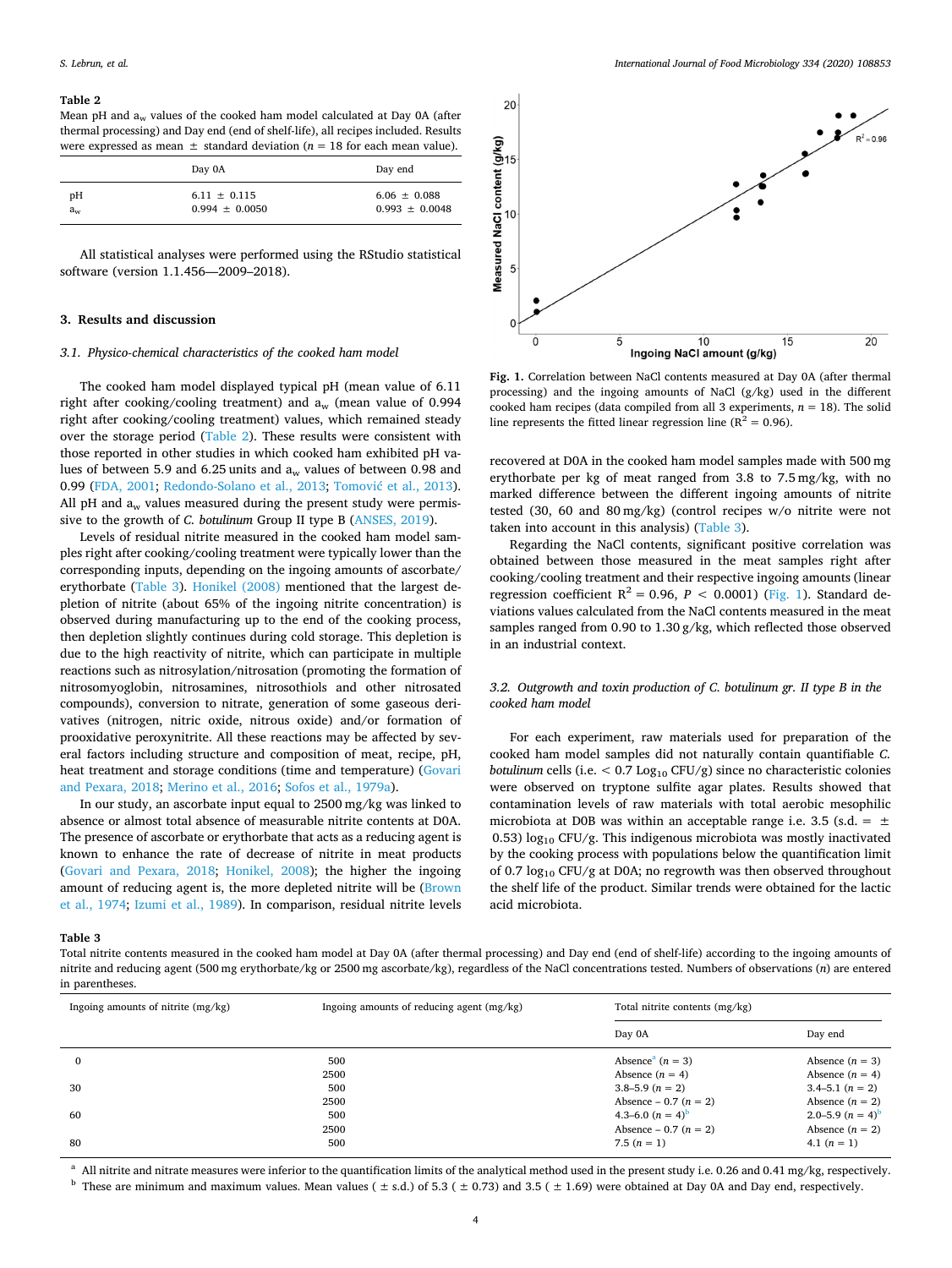The contamination of raw meats with *C. botulinum* spores is poorly documented but according to previously published work it is considered to be very low (occasional incidence of 1 spore per 0.5–3 kg of meat) ([Sofos et al., 1979b\)](#page-6-22). Contamination of raw meats with *C. botulinum* is most likely to occur during slaughtering process, especially through contact with intestinal contents following inappropriate evisceration practices. The work of [Dahlenborg et al. \(2001\)](#page-6-23) showed that faecal load of *C. botulinum* Gr. II type B spores in pigs was less than 4 spores per g, which is consistent with the above-mentioned low-level contamination of raw meats. In this study, a relatively high inoculum level of *C. botulinum* (mean value  $\pm$  s.d. of 3.6  $\pm$  0.39 log<sub>10</sub> CFU/g before cooking and cooling processes) was deliberately chosen in order to draw safe conclusions. It is in accordance with the ISO 20976-1:2019 instructions which dictate that the inoculation rate must be not more than 4  $log_{10}$  CFU/g and more than 5 times the limit of quantification (i.e. 5 CFU/g in this study). Moreover, this allowed to begin the storage period with relevant *C*. botulinum population levels (mean value  $\pm$  s.d. of 2.4  $\pm$  0.5 log<sub>10</sub> CFU/g) since the cooking and cooling process resulted in 1 to 2 Log<sub>10</sub> reduction of *C. botulinum* cells (destruction of vegetative cells formed by germination of spores during the early stage of the cooking process), regardless of the recipes tested.

In any cases (based on individual observations or following nitrite/ sodium chloride clustering in various groups as described in the material and methods section), results showed that the ingoing amount of ascorbate (2500 mg/kg) or erythorbate (500 mg/kg) did not significantly impact the outgrowth of *C. botulinum* Group II type B (as well as toxin production as deduced from the results) in the cooked ham model (Kruskal test,  $P > 0.05$ ). Consequently, data obtained for a same nitrite/sodium chloride combination were compiled regardless of the ascorbate/erythorbate inputs and shown accordingly in [Figs. 2, 3 and 4](#page-4-0). The role of sodium ascorbate/erythorbate regarding the outgrowth and toxin production by *C. botulinum* is under debate in the scientific literature. Depending on conditions, it was sometimes demonstrated that these compounds may enhance the nitrite's inhibition of *C. botulinum* by sequestering metal ions in cured meats [\(Robinson et al., 2007;](#page-6-24) [Tompkin](#page-6-25) [et al., 1979](#page-6-25)). However, others found that sodium ascorbate did not alter or potentiate the inhibition of *C. botulinum* toxin formation by sodium nitrite [\(Bowen et al., 1974](#page-5-4)).

The data set suggested that *C. botulinum* Group II type B will not be able to significantly grow ( $\delta$  < 0.5) and to produce BoNT/B toxins in the cooked ham model samples prepared with an incorporation rate of nitrite  $\geq 30$  mg/kg and NaCl concentrations  $\geq 12$  g/kg after 47 days

<span id="page-4-0"></span>

**Fig. 2.** Growth potentials (*δ*) of *C. botulinum* group II type B obtained at the different sampling times during shelf-life of the cooked ham model in relation to nitrite (mg/kg) and NaCl (g/kg) input levels (data compiled from all 3 experiments). Results were based on triplicate analysis. The dashed line represents the limit value of  $0.5 \text{ Log}_{10}$  CFU/g above which the cooked ham model samples support the growth of *C. botulinum*.

<span id="page-4-1"></span>

**Fig. 3.** Detection of the *C. botulinum* neurotoxin type B (BoNT/B) at the different sampling times during shelf-life of the cooked ham model according to the various nitrite and NaCl combinations tested (N, nitrite in mg/kg; S, sodium chloride in g/kg) (data compiled from all 3 experiments). Results were based on triplicate analysis (in case the first sample showed a positive result, the other two replicates were not tested). All N0S0 samples (*n* = 5) from each 3 experiments analyzed at D0A were negative for the toxin BoNT/B. Blank boxes indicate absence of toxin detection analysis.

<span id="page-4-2"></span>

**Fig. 4.** Relationship between detection results for the neurotoxin type B (BoNT/ B) and growth potentials of *C. botulinum* group II type B obtained from all the cooked ham model samples analyzed (data compiled from all 3 experiments) according to the nitrite input levels (ranging from 0 to 80 mg/kg). The dotted line represents the limit value of 0.5  $Log<sub>10</sub>$  CFU/g above which the cooked ham model samples support the growth of *C. botulinum*. Points were voluntarily showed using the geom\_jitter function (package ggplot2, R), which add a small amount of random variation to the location of each point, in order to avoid overplotting.

storage under defined temperature conditions [\(Figs. 2 and 3\)](#page-4-0). However, it is interesting to note that one sample tested positive for BoNT/B toxin in cooked ham formulated with  $18 g/kg$  NaCl and  $30 mg/kg$  NaNO<sub>2</sub> after 9 weeks of storage at 8 °C (data not shown). This input level of nitrite is probably closed to the threshold value associated with an antibotulinum effect in cooked ham, which could lead under long-term storage at abusive refrigerated temperature to outgrowth of *C. botulinum* and toxin production. Both nitrite and sodium chloride exhibit inhibitory activities against *C. botulinum* germination and its subsequent outgrowth as described earlier. [Majou and Christieans \(2018\)](#page-6-3) suggested that the antimicrobial activity of nitrite is likely attributed to the level of oxidative stress caused by the formation of peroxynitrite (ONOO−) and peroxynitrous acid (ONOOH). Notably, this oxidative stress is enhanced by the chloride anion coming from dissociation of NaCl as well as the presence of H<sub>2</sub>O<sub>2</sub> that *C*. botulinum cannot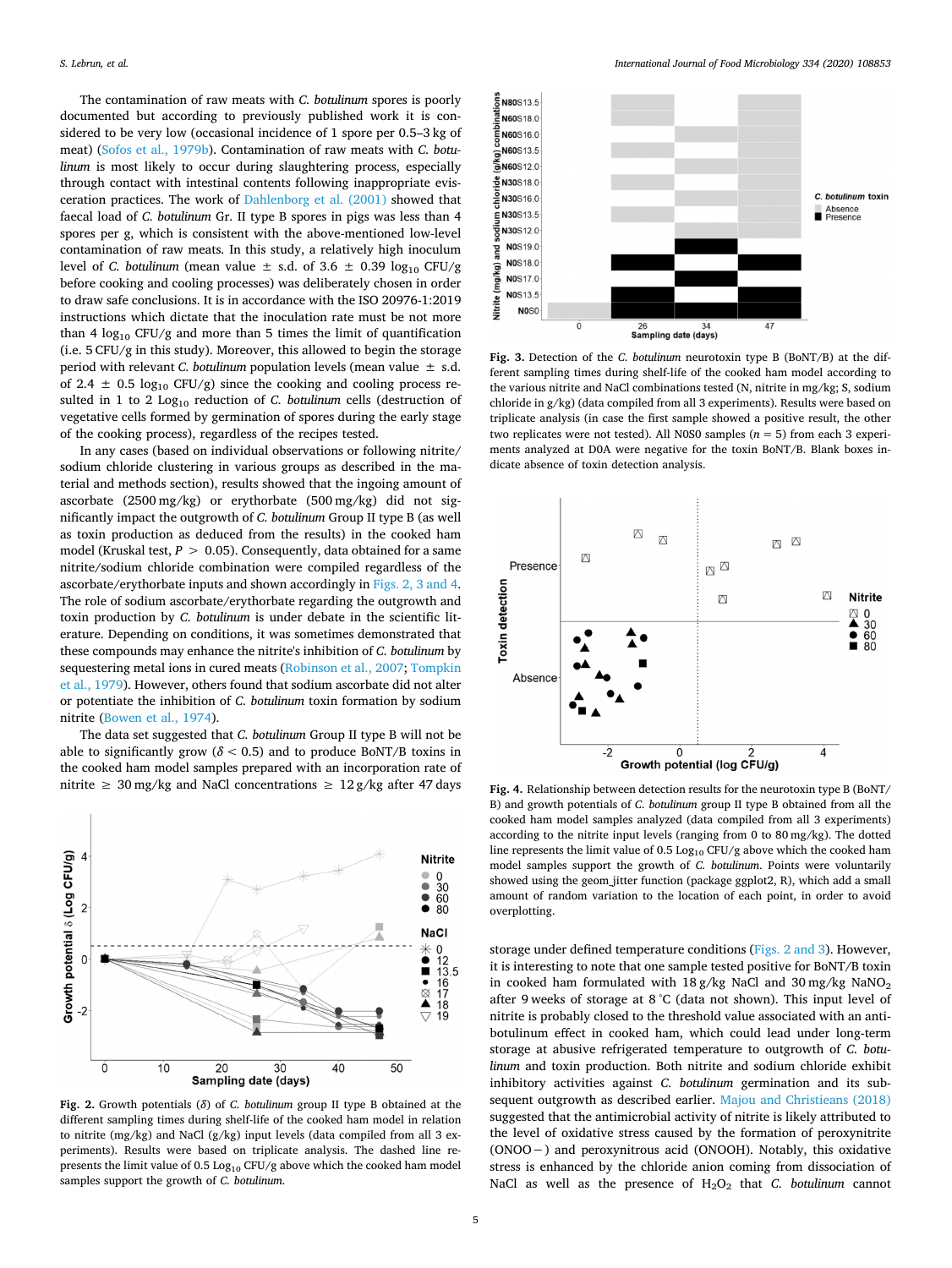metabolize because is devoid of catalase. Additional factors may interact with production and reaction kinetics of these chemical compounds and consequently affect the behavior of *C. botulinum* in processed meat products such as pH,  $a_w$ , iron content, reductants, redox potential, heat treatment, storage time and temperature [\(Govari and](#page-6-18) [Pexara, 2018;](#page-6-18) [Lee et al., 2018;](#page-6-26) [Sofos et al., 1979b](#page-6-22)). Therefore, microbiological safety of processed meat products must be evaluated while considering combinations of all these factors, which may interact with each other to produce synergistic effect on inhibition of *C. botulinum*.

In contrary, *C. botulinum* toxin BoNT/B was detected during storage of the cooked ham model samples devoid of nitrite ([Fig. 3](#page-4-1)). Based on results of the present study only, it is not possible to appreciate precisely the time and temperature conditions necessary for supporting production of detectable quantities of *C. botulinum* toxin in cooked ham. A storage at temperatures  $\leq 4^{\circ}$ C for few weeks seems to be efficient in controlling the risk of outgrowth of *C. botulinum* Group II type B strains in products that contained enough sodium chloride. Using the same cooked ham model formulated without nitrite and with 18 g sodium chloride/kg we showed that an 11-weeks storage at 4 °C did not permit the outgrowth and toxigenesis of the same cocktail of *C. botulinum* as that employed in this study (unpublished data). This corroborates results obtained by [Hyytiä-Trees et al. \(2000\)](#page-6-27) on different vacuum packed processed products for which toxigenesis was detected only in samples stored at 8 °C (those stored at 4 °C for up to 37 days were all negative for the toxins). Nevertheless, supplemental experiments are required to reinforce this point, especially by using an extended panel of *C. botulinum* Group II strains characterized for their cardinal temperatures. These results emphasized that temperature plays a key role in growth control of psychrotrophic *C. botulinum*, and that the cold supply chain must be vigorously maintained, especially for cooked hams formulated with reduced-level of nitrite or w/o nitrite. Conversely, results from the present study highlighted that a 2 weeks storage at 8 °C led to outgrowth and toxinogenesis of *C. botulinum* in the cooked ham model w/o nitrite, regardless of the NaCl concentrations tested (based on results obtained at D26, experiment no. 3). This finding is in accordance with previous works of [Peck et al. \(2008\)](#page-6-28), which showed that non-proteolytic *C. botulinum* can grow and form toxin in ≤10 days at ≤8 °C in foods/food materials in laboratory tests. In comparison, other authors demonstrated that cooked ham (1.8% of sodium chloride) formulated without addition of nitrite supported the outgrowth of *C. botulinum* after 3 weeks storage at 8 °C, whereas other products supplemented with nitrite at 75 or 120 mg/kg did not display any outgrowth and toxin production during the 5-weeks storage period ([Keto-Timonen et al.,](#page-6-29) [2012\)](#page-6-29). This is of particular importance since a recent study in France showed that 51% of the household fridges were between 5.0 °C and 8.0 °C and 20% were over 8.0 °C [\(ANSES, 2017\)](#page-5-5). Similar results were obtained from a study conducted in UK, in which 28% of the domestic fridges were between 7.0 and 8.9 °C and 9% over 9.0 °C [\(Peck et al.,](#page-6-28) [2008\)](#page-6-28).

In most cases, there was a positive correlation between growth potentials and BoNT/B toxin detection results obtained for a same sample. However, in few cases, the presence of botulinum toxin  $\mathrm{BoNT}/$ B was not associated with a significant growth of the pathogen (*δ* < 0.5  $log_{10}$  CFU/g) ([Fig. 4](#page-4-2)). There is no consensus on the minimum populations of *C. botulinum* or the log increase required to produce detectable toxin levels in the scientific literature. Based on previous studies, toxin can be detected for increases in *C. botulinum* numbers ranging from 10 to 1000-fold, and in some cases prior to any increase in plate counts ([Glass and Marshall, 2013](#page-6-30)). The fact that toxin can be detected in absence of significant growth of the pathogen could be explained by: (i) growth of vegetative cells to a high number followed by cell death (absence of further sporulation during storage was previously demonstrated, unpublished work); consequently the increase in cell count was missed between sampling points, (ii) growth of small numbers of cells leading to toxin; heterogeneous growth dynamics of single cells is likely to be important at stressed growth conditions as often found in foods

([Hashimoto et al., 2016](#page-6-31)), (iii) technical issues making it easy to extract toxin but not viable and cultivable cells. This finding highlighted that toxin analysis is an obligate parameter to be considered when *C. botulinum* behavior in foods is investigated.

As demonstrated under the specific conditions of this study, nitrite levels could be substantially reduced in cooked ham, while still ensuring control of *C. botulinum* Group II type B. Since inhibition of *C. botulinum* is multifactorial, this should be evaluated on a case by case basis, depending on the recipe, manufacturing process and storage conditions. Nevertheless, it is important to note that the absence of added sodium nitrite in the cooked ham model resulted in *C. botulinum* outgrowth and toxin production. This finding was obtained using an inoculum level higher than that expected on naturally encountered raw pork. This represents a worst-case situation which offers further perspectives on reducing ingoing amounts of nitrite in this processed meat product. Additional antibotulinal hurdles and their interactions have to be implemented to ensure safety of nitrite-free products. This can be reached by using optimal combination of various factors including for example lower pH, higher NaCl concentrations, a well-managed cold supply chain and by reducing shelf-life of the products.

## **CRediT authorship contribution statement**

Lebrun Sarah: Methodology, Validation, Investigation, Resources, Writing - original draft, Writing - review & editing, Visualization and Project administration. Van Nieuwenhuysen Tom: Methodology, Validation, Investigation, Resources and Supervision. Crèvecoeur Sébastien: Resources. Vanleyssem Raphaël: Resources. Thimister Jacqueline: Resources. Denayer Sarah: Supervision. Jeuge Sabine: Formal analysis. Daube Georges: Supervision. Clinquart Antoine: Supervision. Fremaux Bastien: Conceptualization, Formal analysis, Data curation, Writing - original draft, Writing - review & editing, Project administration and Funding acquisition.

## **Declaration of competing interest**

The authors declare that they have no known competing financial interests or personal relationships that could have appeared to influence the work reported in this paper.

# **Acknowledgments**

This study was supported by funds from APRIVIS (Association pour la Promotion de la Recherche et l'Innovation dans la transformation des VIandes et la Salaison) (Paris, France) and the FICT (Fédération française des Industriels Charcutiers, traiteurs et Transformateurs de viande) (Paris, France).

#### **References**

- <span id="page-5-1"></span>Alahakoon, A.U., Jayasena, D.D., Ramachandra, S., Jo, C., 2015. Alternatives to nitrite in processed meat: up to date. Trends Food Sci. Technol. 45, 37–49. [https://doi.org/10.](https://doi.org/10.1016/j.tifs.2015.05.008) [1016/j.tifs.2015.05.008](https://doi.org/10.1016/j.tifs.2015.05.008).
- ANSES, 2010. *Clostridium botulinum* and neurotoxigenic Clostridia. URL. [https://www.](https://www.anses.fr/en/system/files/MIC2010sa0234FiEN.pdf) [anses.fr/en/system/files/MIC2010sa0234FiEN.pdf,](https://www.anses.fr/en/system/files/MIC2010sa0234FiEN.pdf) Accessed date: 16 May 2019 (WWW Document).
- <span id="page-5-5"></span>ANSES, 2017. Publication d'INCA3 (Étude individuelle nationale des consommations alimentaires 3). CERIN URL. [https://www.cerin.org/rapports/publication-dinca3](https://www.cerin.org/rapports/publication-dinca3-etude-individuelle-nationale-consommations-alimentaires-3/) [etude-individuelle-nationale-consommations-alimentaires-3/,](https://www.cerin.org/rapports/publication-dinca3-etude-individuelle-nationale-consommations-alimentaires-3/) Accessed date: 19 December 2019 (WWW Document).
- <span id="page-5-0"></span>ANSES, 2019. *Clostridium botulinum*, *Clostridium* neurotoxinogènes. URL. [https://www.](https://www.anses.fr/fr/system/files/BIORISK2016SA0074Fi.pdf) [anses.fr/fr/system/files/BIORISK2016SA0074Fi.pdf,](https://www.anses.fr/fr/system/files/BIORISK2016SA0074Fi.pdf) Accessed date: 11 February 2020 (WWW Document).
- <span id="page-5-4"></span>[Bowen, V.G., Cerveny, J.G., Deibel, R.H., 1974. Effect of sodium ascorbate and sodium](http://refhub.elsevier.com/S0168-1605(20)30347-0/rf0025) nitrite on toxin formation of *Clostridium botulinum* [in wieners. Appl. Microbiol. 27,](http://refhub.elsevier.com/S0168-1605(20)30347-0/rf0025) [605–606](http://refhub.elsevier.com/S0168-1605(20)30347-0/rf0025).
- <span id="page-5-3"></span>Brown, C.L., Hedrick, H.B., Bailey, M.E., 1974. Characteristics of cured ham as influenced by levels of sodium nitrite and sodium ascorbate. J. Food Sci. 39, 977–979. [https://](https://doi.org/10.1111/j.1365-2621.1974.tb07290.x) [doi.org/10.1111/j.1365-2621.1974.tb07290.x](https://doi.org/10.1111/j.1365-2621.1974.tb07290.x).
- <span id="page-5-2"></span>Canada, H., 2010. *Clostridium botulinum* challenge testing of ready-to-eat foods. URL